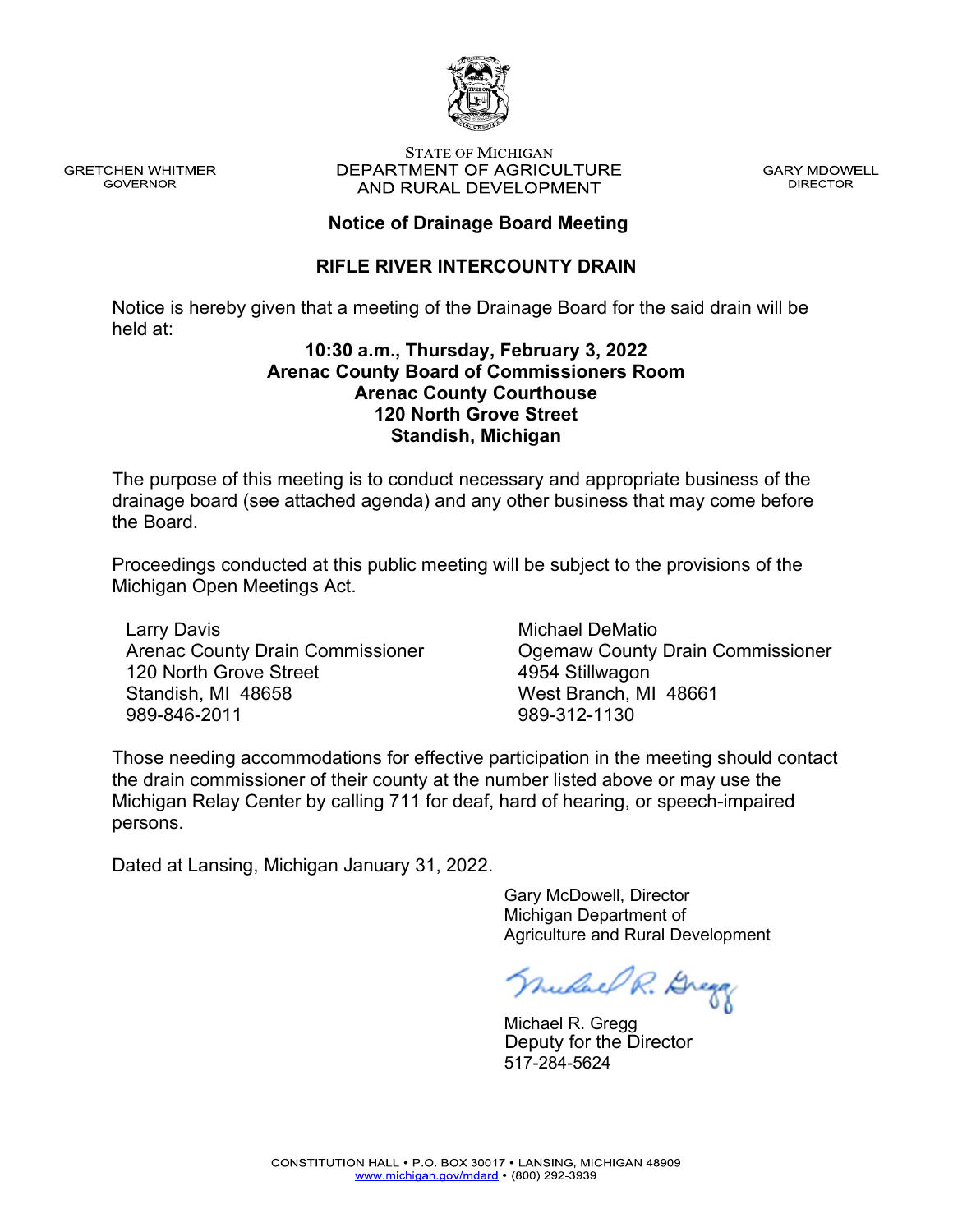

**GRETCHEN WHITMER GOVERNOR** 

**STATE OF MICHIGAN** DEPARTMENT OF AGRICULTURE AND RURAL DEVELOPMENT

**GARY MCDOWELL DIRECTOR** 

January 31, 2022

#### **SENT VIA EMAIL**

Mr. Larry Davis Arenac County Drain Commissioner 120 North Grove Street Standish, MI 48658

Mr. Michael DeMatio Ogemaw County Drain Commissioner 4954 Stillwagon West Branch, MI 48661

RE: Rifle River Intercounty Drain

Dear Commissioners:

Enclosed is a Notice of Meeting. If accessible, please post it in your office or in your building where other such notices are posted. Also, in accordance with P.A. 528 of the Public Acts of 2012, if your county maintains a website that is accessible to the public, **this notice and agenda** shall be posted on the homepage or on a separate webpage dedicated to public notices.

Also, please prepare an Affidavit of Posting and forward one copy to this office.

Sincerely,<br>*Mulael R. Brega* 

Michael R. Gregg Environmental Stewardship Division

MRG:jm

**Enclosure**